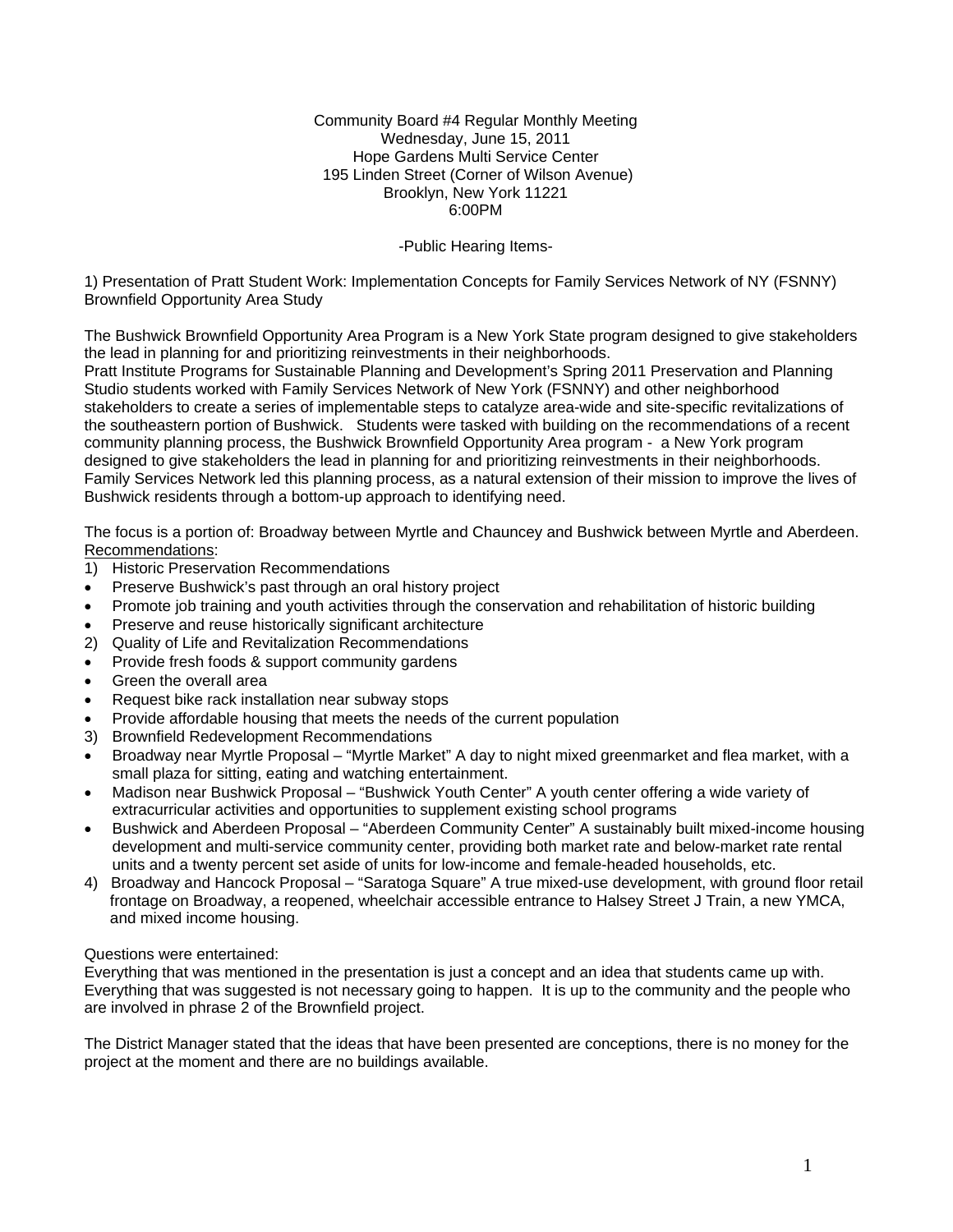The Chairperson, Ms. Julie Dent was excused from the meeting; she was attending a meeting in Albany, New York, as such District Manager, Ms. Nadine Whitted called the first roll at 7:26PM. **Roll Call:** 24 members present constituting a quorum.

The District Manager asked for the acceptance of the agenda with any necessary corrections. The agenda was accepted by Mr. Robert Camacho and seconded by Mr. Cyril Joseph. All members present were in favor.

The District Manager tabled the previous month's minutes until the board resumes in September 2011. All members present were in favor.

The District Manager welcomed everyone in attendance to the June 15, 2011 meeting of Community Board #4. She then asked that the Elected Officials and/or their representatives to introduce themselves and to give out their respective addresses and telephone numbers.

- 1) Laurie Wheelock Assemblyman Vito Lopez, 434 South  $5<sup>th</sup>$  Street, 718-963-7029
- 2) Roy Sawyer Darryl Towns has been appointed to the Commissioner of the State of New York Homes of Community Renewal. Mr. Sawyer now works for Congressman Ed Towns as Community Liaison – 718-855- 8018
- 3) Karen Cherry Congressman Ed Towns, 104-08 Flatland Avenue, 718-272-1175
- 4) Yanuski Rodriguez District Attorney Charles Hynes, 718-250-2565, 350 Jay Street

## Representatives from City, State or Federal Agencies:

1) P.O. Franco, Community Affairs Dept.  $-83<sup>rd</sup>$  Pct. 480 Knickerbocker Avenue, 718-574-1697

#### Representatives from Community Based Organizations:

1) Judy Kamilhor, Coordinator of Digital Literacy Outreach – Brooklyn Public Library, 10 Grand Army Plaza, Brooklyn, New York 11238, 718-230-2014

### **District Manager's Report:**

The District Manager thanked everyone who participated in the Community Board #4's  $6<sup>th</sup>$  Annual Brooklyn/ Queens Day Celebration on Thursday, June 9, 2011. Although we experienced record breaking temperatures with weather elevating into the 90s along with the heat index extremely high, the event was a success. The Office of Emergency Management issued a Heat Advisory whereby young children, senior citizens and those with compromised respiratory systems and other illness were advised to stay indoors.

Ms. Whitted and the Civic and Religious Committee, under the leadership of Ms. Elvena Davis had decided to cancel the Parade and decided to host only the Barbecue. Although the plan was to have the outdoor activities at the playground of IS 383, the activities was moved to the host church at 484 Knickerbocker Avenue as the playground was under inspection for the following day and the new turf was extremely hot and they did not want to damage it.

Ms. Whitted thanked the following people in their help in ensuring that the day would be a success even though they had experience some changes:

- 1) Rev. Milagros Solarzano The Pastor of the New Jerusalem Methodist Church located at 484 Knickerbocker Avenue. The Pastor went far beyond her call. She accommodated the committee meetings at her location as well as served refreshments. When schedules conflicted she provided keys to her facilities. She allowed us to use her kitchen at the event and the bathroom facilities were cleaned and open for use. Throughout the whole process she was actively involved in truly serving the community; we owe her a debt of gratitude and thanks.
- **2)** The Bogopa Food Corporation (Also known as Food Bazaar) Bogopa has offset the cost of our events for the past six (6) years. One can only imagine the cost involved with hosting a Community Wide Barbecue. The Corporation has made sure that there was enough food, beverages and other items needed to accomplish this enormous goal. There has always been enough food and supplies to meet our needs. There is no way that the parade and the Barbecue could be successful without their generous donation.
- **3)** NYPD The 83<sup>rd</sup> Precinct has been a genuine supported of this event from its inception. First under the leadership of the previous Commanding Office until the current commander, Deputy Inspector Capasso who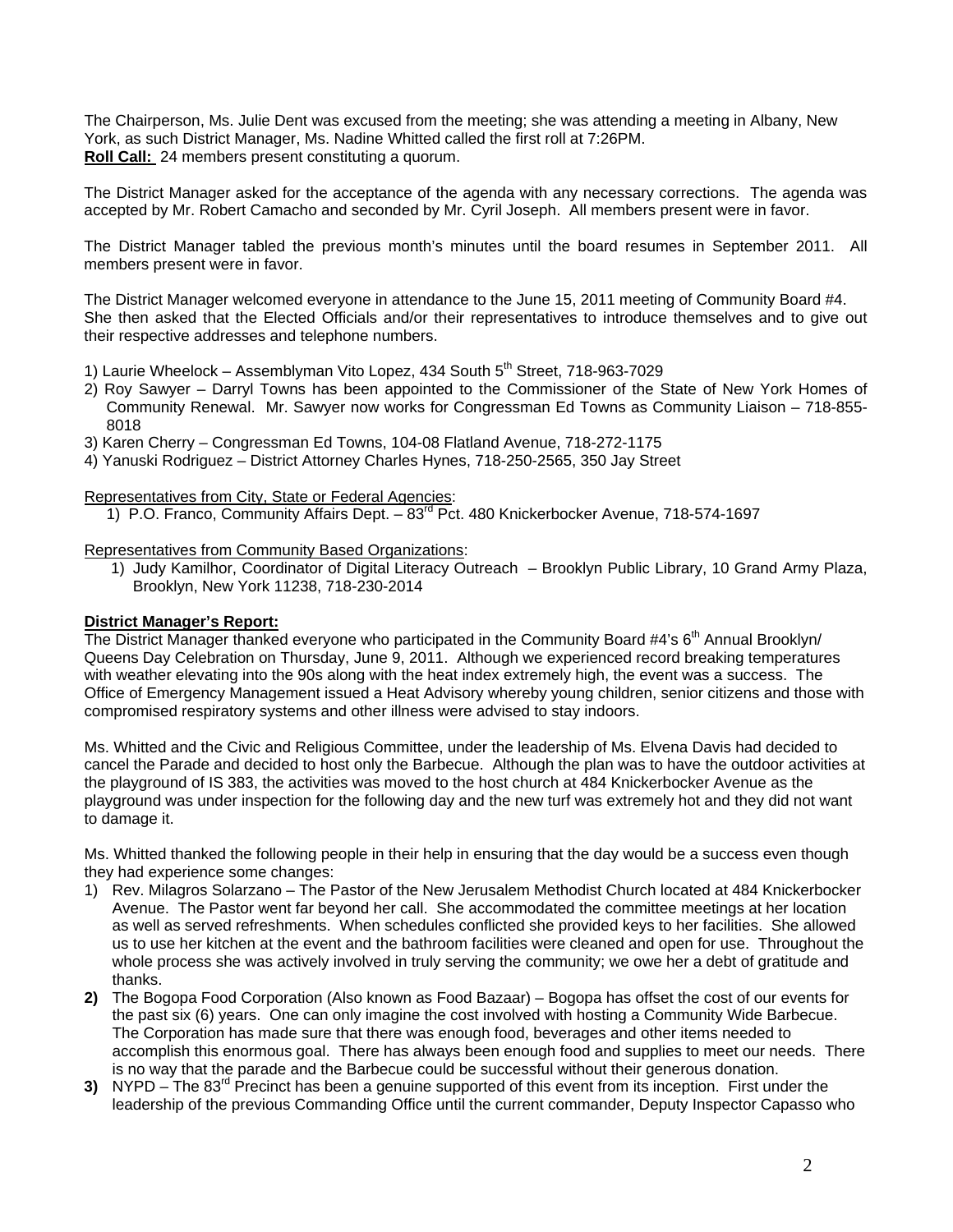is always there with the right amount of man power to assure that the procession gets through the community effortlessly while still keeping traffic flowing.

Community Affairs Unit, Detective Dennis Diaz and Police Officer Damarys Franco – No matter what was needed they were always there to get it done, whether it was picking up ice, transporting the marching band or anything else that was requested. They both are truly quite dependable and they made sure that whatever we were promised, we received, which included the auxiliary officers and the explorers. We acknowledge their participation and all their help.

Ms. Whitted thanked PO Kendall who made the event a successful one because of his additional contacts.

She also thanked the Youth Services bureau of the NYPD, many youngsters enjoyed the 30 foot Tock Climbing Wall that was brought in for all to enjoy.

- 4) Thanks to Burger King who provided the ice for the event. One can only imagine how much ice was needed in 97 degree temperatures!!!
- 5) She thanked Ms. Sanders the Principal of IS 383 and the Assistant Custodian Mr. Angelo, who was willing to allow the event to take place on the newly installed play ground's surface prior to inspection on the following day.

Thanks to all participants from the Elected Official Offices, City Agencies, Community Based Organizations, schools, & health organizations that braved the weather and shared in the special day.

Thanks to all the board members, particularly: Mr. Odolph Wright, Mr. Raul Rubio who took care of the grilling, Ms. Avellar Hansley, Mr. Cyril Joseph, Ms. Sharline Moore & Ms. Miriam Lamboy.

Thanks to Ms. Elvena Davis whom it was a pleasure to work with and to Ms. Julie Dent who is the best!!!

#### Other Issues:

The Community Board's Office has processed 83 Street Activity applications thus far. Although the application process has changed, Bushwick residents are still filing. There are still some Sunday dates available in August and the next Saturday date starts with the September  $17<sup>th</sup>$  date.

These play streets that have been authorized and approved by the DOT – Bureau of Traffic: Moffat Street between Wilson and Knickerbocker & Hart Street between Evergreen and Myrtle Avenues

The Mayor and the Brooklyn Borough President are hosting a Swearing in Ceremony for all Brooklyn Community Board members on Monday, June 20, 2011 at 5:30PM. All new members are required to attend.

On June 2, 2011 Kings County District Attorney Charles J. Hynes called an emergency meeting to respond to the recent surge in gun violence that occurred over the Memorial Day weekend. He called representatives from the clergy, elected officials and community based organizations to address the issue. He noted that he would like to sponsor a Gun Buy Back program in the district.

NYC Council Member Reyna and the South Bushwick Residents Association and Field of Dreams Sports Club are hosting a rally on Saturday, July 9<sup>th</sup> at 1pm at the Bushwick Ball Field location on Woodbine Street and Knickerbocker Avenue. The purpose is to STOP THE VIOLENCE.

The 83rd Precinct – National Night Out Against Crime 2011: Tuesday, August 2, 2011 at 6:00PM to 9:30PM. Location: Maria Hernandez Park between Knickerbocker Avenue & Suydam Street All Free!! Bring your Children and enjoy the night!! For more information call: Det. Dennis Diaz or P.O. Damarys Franco at the 83rd Community Affairs Unit – 718-574-1697

Kingsborough Community College: Free GED and Culinary Arts Training Program, Classes begin June 27, 2011. GED Program includes:

1. Full time classes to prepare for GED Diploma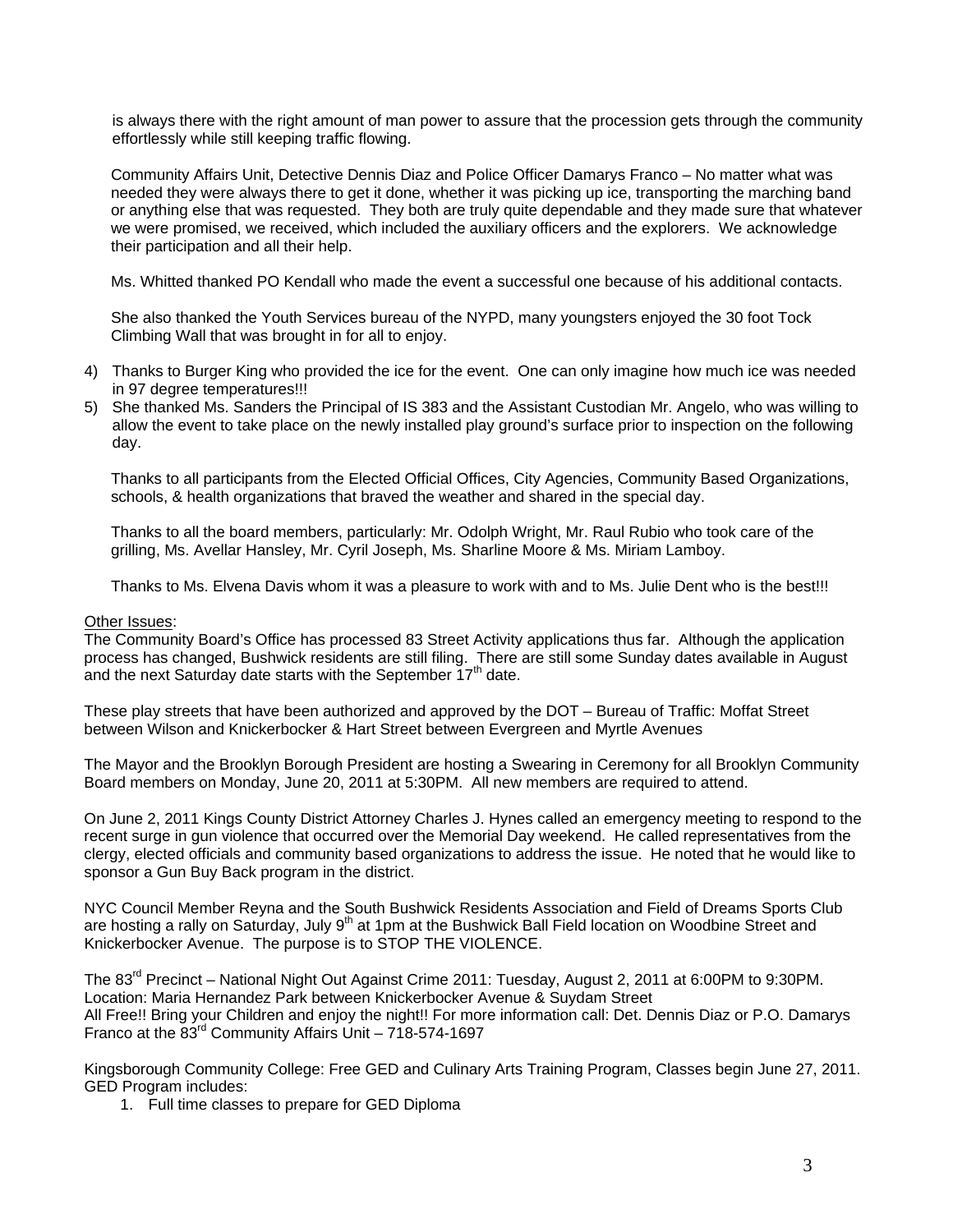- 2. Earn up to 12 College Credits
- 3. Paid Internships
- 4. Metro Cards
- 5. Culinary Arts training
- 6. Job Placement Assistance
- 7. Earn Certificates to build your resume
- 8. Supportive Services
- 9. Full KCC Student Privileges including Library, Gym and Beach access, and more!

# Eligible applicants are:

- 1. 18-24 Years Old
- 2. Currently unemployed and not enrolled in school
- 3. NYC Residents (some restrictions apply)

How to Apply:

For more details on how to apply and eligibility requirements, please call: 718-368-6600

New York Memory Center: Caregivers' Support Group – Special Topic: self-Care & Mutual Support Thursday, 23, 2011 from 6:30PM to 8:00PM Location: 199 14<sup>th</sup> Street at 4<sup>th</sup> Avenue, Brooklyn This group is especially for person caring for someone with Alzheimer's disease or other forms of dementia or memory loss.

Pleas RSVP by calling 718-499-7701 ext 21

NYPD 83<sup>rd</sup> Precinct Blood Drive: Thursday, June 23, 2011 Location: 480 Knickerbocker Avenue, 1:00PM to 7:00PM

# **Announcements:**

Martha Brown: For students ages 16-21, information regarding Transfer Schools contact the Board of Education, 52 Chambers Street, Room 210, 10007- www.nyc.doe.gov – opsr@schools.nyc.gov

Judy Kamilhor, Brooklyn Public Library: Laptop Computers will be available at 8 branches including 3 nearby branches: Washington Irving Branch, Dekalb Avenue Branch & Marcy Avenue Branch. They will also be available at the Saratoga Branch. They will be available for use with a 2 hour limit.

Federal Stimulus Monies will also pay for computer classes so that people can learn how to use the computers that will become available.

Brooklyn Public Library could lose \$25.2 million. Due to budget cuts the Library is at risk of closing 16 Branches. Your support is needed in order to keep the branches open. Please go to the NY Public Library website to sign the petition to keep the branches open. Say NO to these cuts. Tell your elected officials how important the library is to you.

Summer reading is encouraged, so that children can have a head start when they go to school in the fall. For more information visit www.brooklynpubliclibrary.org

Family Services Network & the Bushwick Multi-Service Center: National HIV Testing Day 2011 – Friday, July 1, 2011 at 10AM to 3PM. Location: 1420 Bushwick Avenue (parking Lot) between Chauncey & Moffat Streets. For more information or for registration contact: Ms. Vanessa Davis at 718-455-6010 ext. 146

Yanuski Rodriguez, District Attorney Charles Hynes- Caribbean Heritage Month: Thursday, June 30, 2011, 5:30PM at the Restoration Plaza in Bedford Stuyvesant, 1368 Fulton Street between Brooklyn and New York Avenues.

The District Attorney's Hotline - Sex Trafficking Warning Signs: Call for help if you see it at 718-252-2770. The District Attorney has 2 offices open for the summer, one is open on Fridays and the other is open on Tuesdays, 218 Wyckoff Avenue & 280 Wyckoff Avenue. Call for more information

Jesus Gonzales – Every child deserves to go to a high quality school and get a good education. Students have the legal right to attend school up until the age of 21 years of age. Some guidance councilors encourage